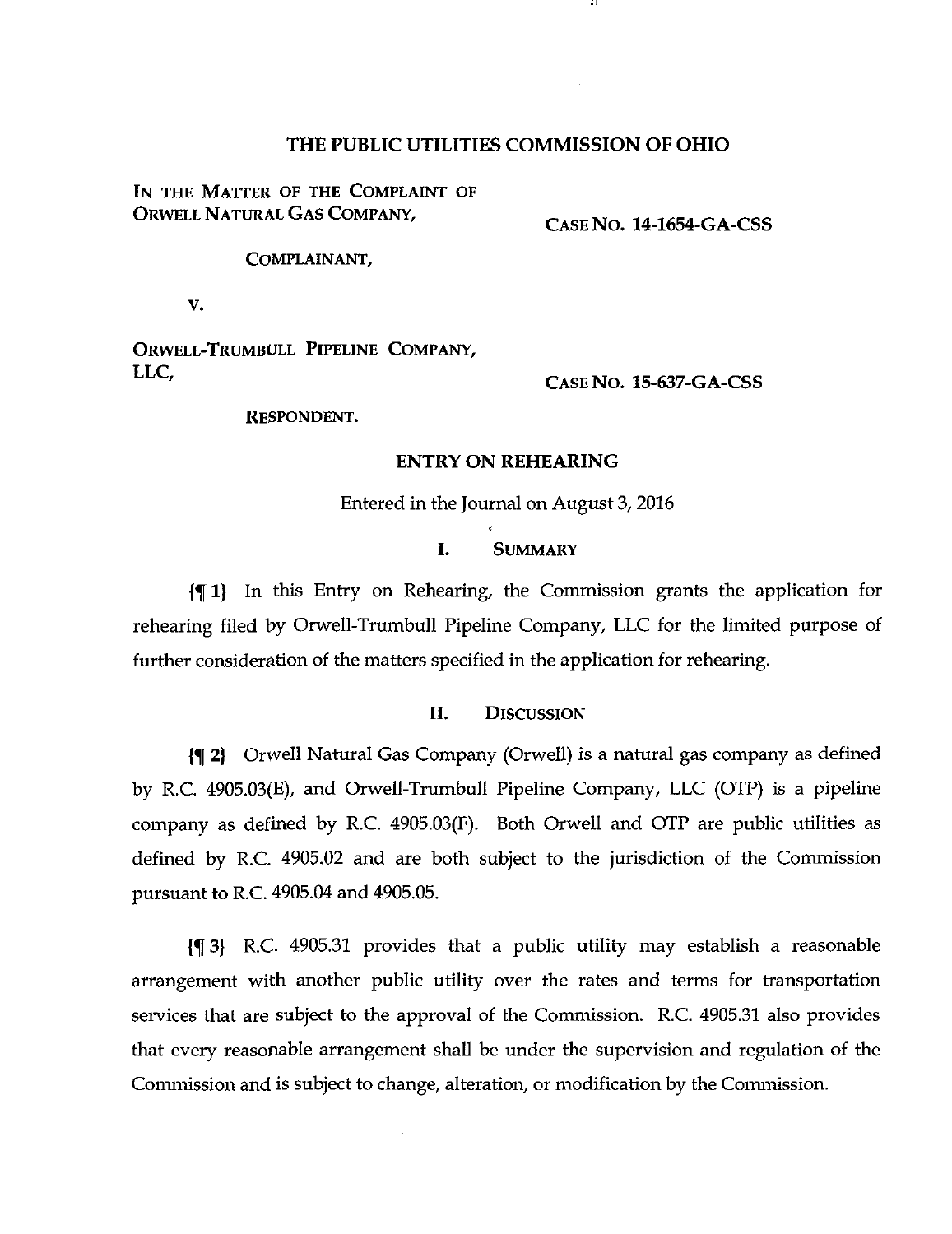{f 4) Pursuant to R.C. 4905.26, the Commission has authority to consider written complaints filed against a public utility by any person or corporation regarding any rate, service, regulation, or practice relating to any service furnished by the public utility that is in any respect unjust, unreasonable, insufficient, or unjustly discriminatory.

{f 5} On September 19, 2014, and March 31, 2015, Orwell filed complaints in Case No. 14-1654-GA-CSS (14-1654) and Case No. 15-637-GA-CSS (15-637), respectively, against OTP pursuant to R.C. 4905.26 and 4929.24^ relating to an agreement for natural gas transportation services approved by the Commission pursuant to R.C 4905.31.

{f 6) OTP filed its answers to the complaints, denying the allegations in the complaints.

{f 7} A consolidated hearing in 14-1654 and 15-637 was held on November 3 and 4, 2015.

{% 8) On June 15, 2016, the Commission issued an Opinion and Order finding that 14-1654 should be dismissed and that, in 15-637, the arbitration provision of the reasonable arrangement should be suspended until further ordered by the Commission, that Orwell's request for refunds should be denied, that the reasonable arrangement should be modified as set forth in the Opinion and Order, that OTP should file an application pursuant to R.C. Chapter 4909 to establish just and reasonable rates for service, and that the subject matter of Case No. 14-1709-GA-COI should be expanded to include an investigation of all pipeline companies owned or controlled by Richard Osborne.

{f 9) R.C. 4903.10 states that any party who has entered an appearance in a Commission proceeding may apply for rehearing with respect to any matters determined in that proceeding, by filing an application within 30 days after the entry of the order upon the journal of the Commission.

{f 10) On July 15,2016, OTP filed an application for rehearing in 15-637.